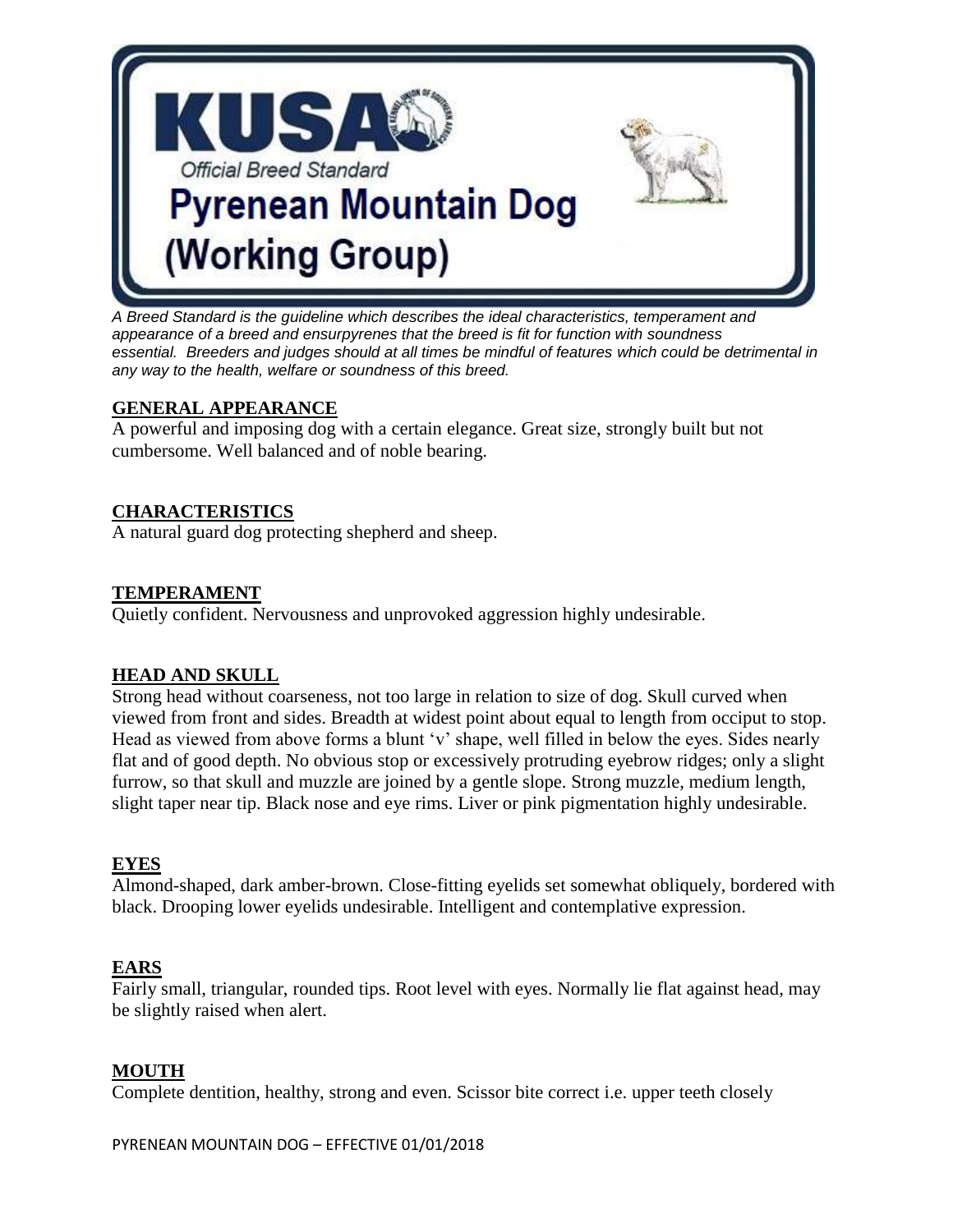overlapping lower teeth and set square to the jaws, but pincer bite tolerated. Two central lower incisors may be set a little deeper than others. Close-fitting lips, upper just covering lower. Roof of mouth and lips black or heavily marked with black.

## **NECK**

Strong, fairly short. Little or no dewlap.

### **FOREQUARTERS**

Powerful shoulders lying close to body. Medium angulation between shoulder blade and upper arm. Forelegs straight, strongly boned, well muscled. Elbows not too close to chest, nor too far off, giving adequate width of stance and free-striding movement. Pasterns flexible without weakness.

# **BODY**

Broad chest reaching just below elbows; sides slightly rounded, ribcage extended well to rear. Good length back, broad, muscular, straight, level. Dogs usually have more pronounced waist than bitches, giving greater curve to lower body.

### **HINDQUARTERS**

Broad, muscular loins, fairly prominent haunches, slightly sloping rump, topline curving smoothly into tail. Strong, well muscled thighs tapering to strong hocks. Stifle and hock of medium angulation seen from side. Strongly made double dewclaws on each hindleg; lack of this identifying characteristic totally undesirable. The hindfeet may turn out slightly but legs themselves must be straight.

### **FEET**

Short and compact, toes slightly arched, strong nails.

# **TAIL**

Thick at root, tapering gradually towards tip, preferably slightly curled; reaching below hocks, thickly coated with fairly long hair forming attractive plume. Carried low in repose, with tip turned slightly to one side. Tail rises as dog becomes interested; curled high above back in a circle if fully alert.

### **GAIT/MOVEMENT**

Very free, unflagging and never ponderous. Unhurried, driven by powerful hindquarters. Moving well within its capacity, yet able to produce bursts of speed. Tends to pace at slow speeds.

### **COAT**

Profuse undercoat of very fine hairs; outer coat longer, coarser-textured, thick, lying flat and straight or slightly wavy. Longer towards tail and forming mane round neck and shoulders. Forelegs fringed.

PYRENEAN MOUNTAIN DOG – EFFECTIVE 01/01/2018